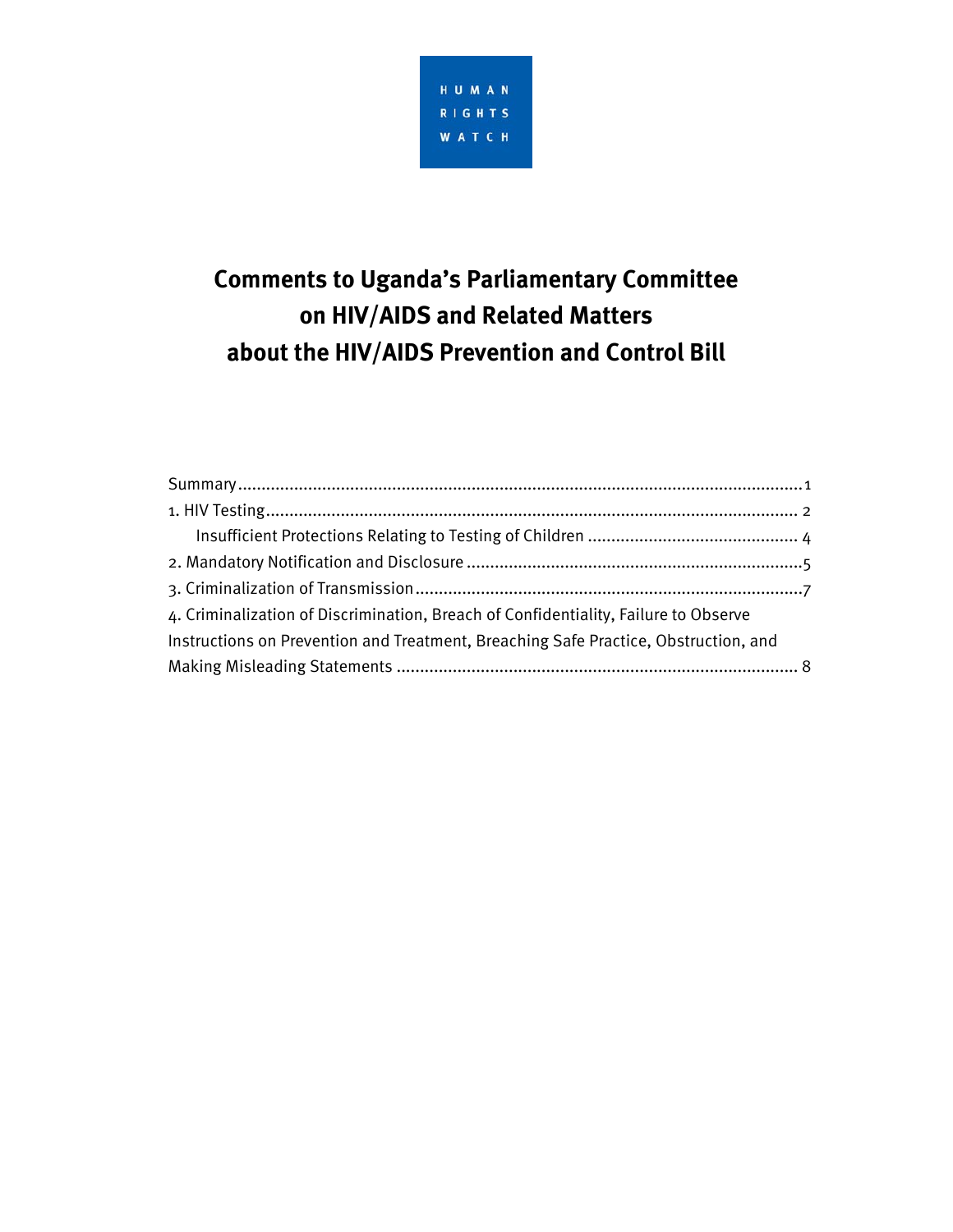### **Summary**

Uganda has long received praise for its successful handling of the HIV/AIDS pandemic in the 1990s, when it engaged civil society in its prevention efforts and worked to reduce the stigma of the disease.<sup>1</sup> Prevalence rates declined as a result of government policies that promoted the empowerment of civil society, frank discussions of HIV transmission, pragmatic emphasis on comprehensive HIV prevention strategies, and improved access to treatment. However, after sharp declines, recent evidence suggests that HIV incidence and prevalence have increased in Uganda. The HIV/AIDS Prevention and Control Bill, if enacted, would threaten to worsen this trend and undermine the progress that Uganda made in the past decade in responding effectively to the epidemic. Rather, the development of a new HIV law presents an opportunity to strengthen the framework for effective responses to HIV/AIDS.

The stated goal of the HIV bill currently under discussion is "to provide for the prevention and control of HIV and AIDS, protection, counseling, testing, care of persons infected with and affected by HIV and AIDS, rights and obligations of persons infected and affected and for other related matters." But the draft obtained by Human Rights Watch in October 2009 contains numerous provisions that contravene the right to equal protection and nondiscrimination under Uganda's constitution<sup>2</sup> and Uganda's obligations under international human rights law. Furthermore, these provisions will ultimately prove counterproductive to reducing the burden of the HIV epidemic in the country.

We raise specific concerns regarding:

ֺ

- HIV testing and counseling, generally and among minors
- Notification and disclosure obligations
- Criminalization of HIV transmission
- Criminalization of other conduct related to HIV/AIDS

**<sup>1</sup>** See Joseph Amon, "Preventing the Further Spread of HIV/AIDS: The Essential Role of Human Rights," Human Rights Watch World Report 2006 (New York: Human Right Watch, 2006), http://www.hrw.org/legacy/wr2k6/hivaids/index.htm.

**<sup>2</sup>** "All persons are equal before and under the law in all spheres of political, economic, social and cultural life and in every other respect and shall enjoy equal protection of the law . . . . [A] person shall not be discriminated against on the ground of sex, race, colour, ethnic origin, tribe, birth, creed or religion, social or economic standing, political opinion or disability." Uganda Constitution, sec. 21.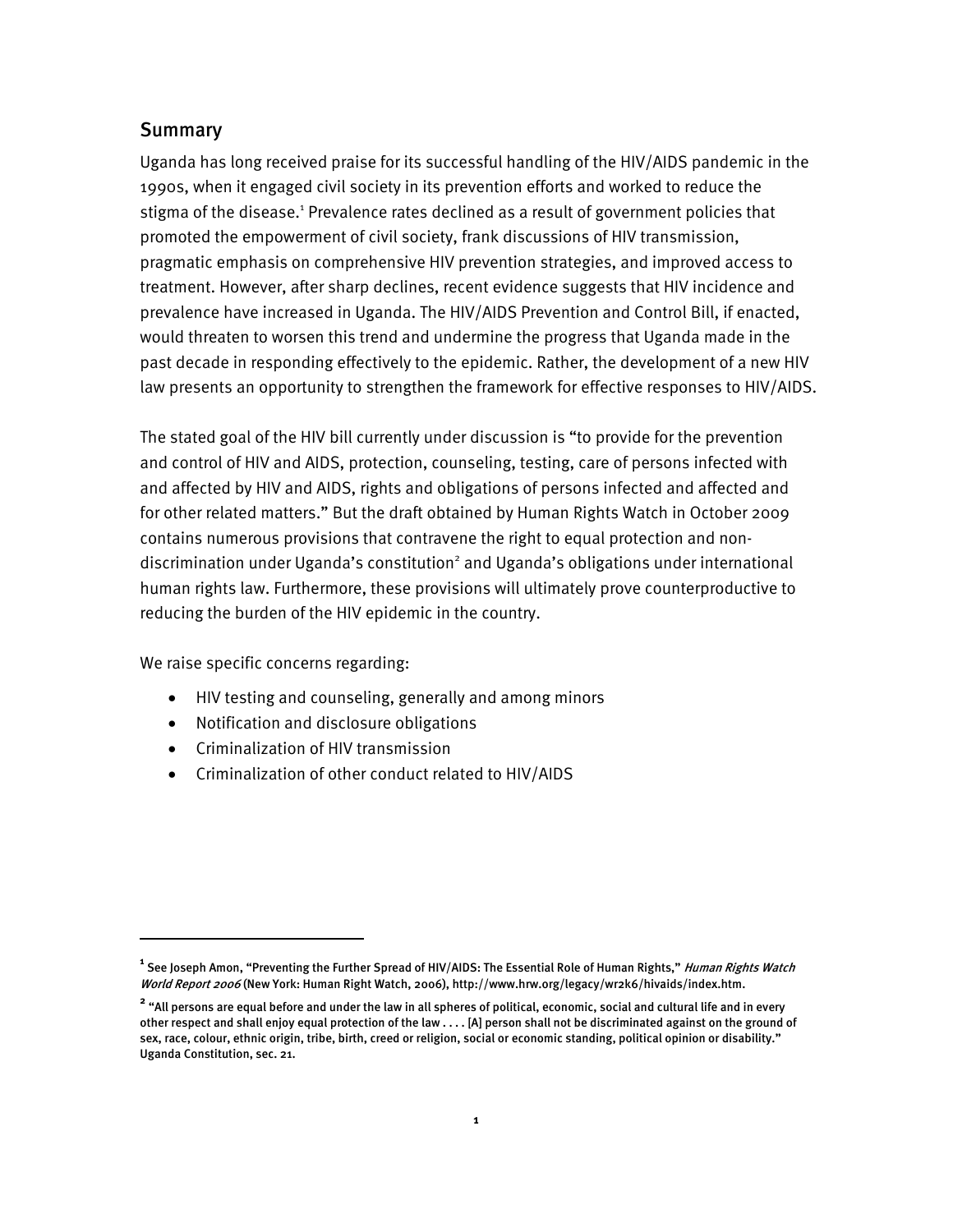# 1. HIV Testing

The HIV bill mandates routine testing for pregnant women and their partners and victims of sexual offenses.<sup>3</sup> It states that such individuals "shall be subjected" to routine testing. The draft law makes no mention of informed consent—either "opt-in," or presumed consent based upon "opt-out" provisions.<sup>4</sup> The absence of specific mention of consent suggests that testing will actually be implemented as mandatory. The HIV bill also contains provisions requiring that a person convicted of drug use or possession of a hypodermic needle, or convicted for prostitution or lewdness, "shall be subjected to [an] HIV test for purposes of criminal investigation."5

Internationally, the conditions of the "3Cs" (confidential, counseling, and consent) advocated since the HIV test became available in 1985—continue to be underlying principles for the conduct of HIV testing for individuals. Such testing of individuals must be:

• confidential

:

- accompanied by counseling
- conducted only with informed consent, meaning that it is both informed and voluntary.<sup>6</sup>

Mandatory HIV testing violates fundamental rights to the security of the person<sup>7</sup> and the highest attainable standard of physical and mental health<sup>8</sup> protected by international

<sup>&</sup>lt;sup>3</sup> "The following persons shall be subjected to routine HIV test for purposes of prevention of HIV transmission (a) the victim of a sexual offence; (b) a pregnant woman; (c) a partner of a pregnant woman." HIV and AIDS Prevention and Control Bill, 2009, clause 14. On file with Human Rights Watch.

**<sup>4</sup>** Mandatory testing, involving the coercive power of the state, leaves no choice to the individual about testing. Routine testing is offered to everyone who falls within a certain population. A "routine" offer of HIV testing can be referred to as "optin" testing if the person needs to give express consent before taking the test or as "opt-out" testing if the individual is not required to make an express statement of consent but simply retains the right to refuse the test. Lance Gable, Legal Aspects of HIV/AIDS: A Guide for Policy and Law Reform (Washington DC: The World Bank, 2007), pp. 3-4.

**<sup>5</sup>** "The following persons shall be subjected to HIV test for purposes of criminal investigation where (a) a person is convicted of drug abuse or possession of hypodermic instrument associated with drug abuse; (b) a person is charged with sexual offence; (c) a person is convicted of an offence involving lewdness prostitution [sic]; (d) a court orders so." HIV and AIDS Prevention and Control Bill, 2009, clause 13.

**<sup>6</sup>** UNAIDS/WHO, "UNAIDS/WHO Policy Statement on HIV Testing," June 2004,

http://www.who.int/entity/hiv/pub/vct/en/hivtestingpolicy04.pdf (accessed October 27, 2009); see also Office of the United Nations High Commissioner for Human Rights and the Joint United Nations Programme on HIV/AIDS, HIV/AIDS and Human Rights International Guidelines (Geneva: UNAIDS, 1998), UN Doc. HR/PUB/98/1, para. 20(b).

**<sup>7</sup>** "Everyone has the right to liberty and security of the person." International Covenant on Civil and Political Rights (ICCPR), adopted December 16, 1966, G.A. Res. 2200A (XXI), 21 U.N. GAOR Supp. (No. 16) at 52, U.N. Doc. A/6316 (1966), 999 U.N.T.S. 171, entered into force March 23, 1976, acceded to by Uganda on June 21, 2005, art. 9.

**<sup>8</sup>** "The States Parties to the present Covenant recognize the right of everyone to the enjoyment of the highest attainable standard of physical and mental health." International Covenant on Economic, Social and Cultural Rights (ICESCR), adopted December 16, 1966, G.A. Res. 2200A (XXI), 21 U.N. GAOR Supp. (No. 16) at 49, U.N. Doc. A/6316 (1966), 993 U.N.T.S. 3, entered into force January 3, 1976, acceded to by Uganda on January 21, 1987, art. 12. "Every individual shall have the right to enjoy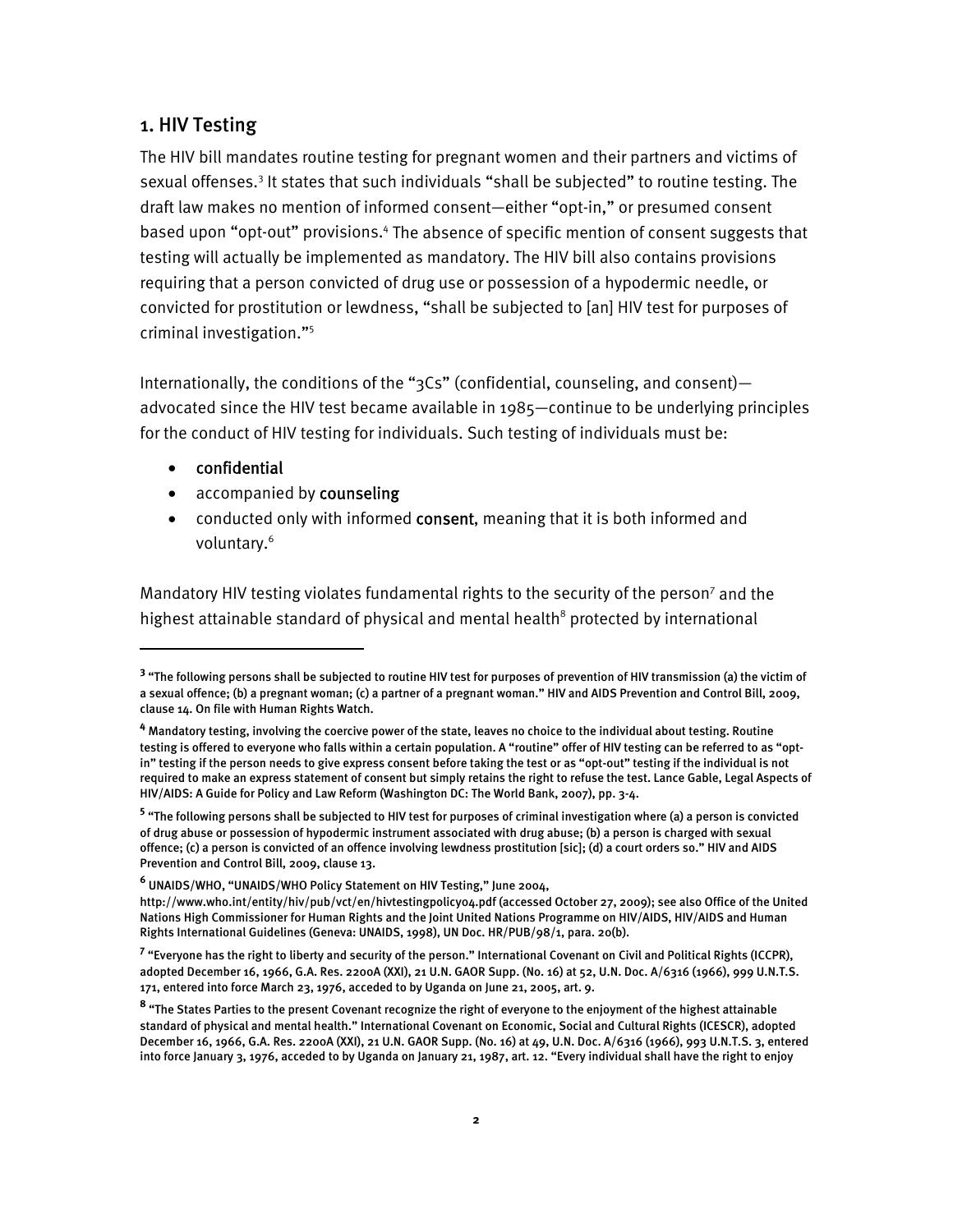treaties to which Uganda is a party. International guidance, including by the World Health Organization (WHO) and the Joint United Nations Programme on HIV/AIDS (UNAIDS), has explicitly rejected all forms of mandatory and compulsory HIV testing, and made plain that HIV testing should be voluntary.<sup>9</sup>

We are further concerned that draft mandatory testing provisions will threaten the health of those tested, without actually protecting the health of third parties, which we understand to be the rationale of such testing. Mandatory testing of pregnant women, for example, undermines the rights of women and girls to the security of person,<sup>10</sup> fails to meet the requirement of consent set out in medical ethics and international human rights law,<sup>11</sup> and violates guarantees of non-discrimination set out in various international and regional conventions.12 Mandatory testing also potentially exposes women to the risk of intimate partner violence and abandonment by male partners, especially when disclosure to sexual partners is mandatory.<sup>13</sup>

Mandatory testing of victims of sexual crimes threatens victims' rights and may inadvertently harm them further, as it can call into question the source of their infection and their past sexual activity. Mandatory testing of marginalized and criminalized groups, such as drug users and sex workers, will make health systems appear to be places of prejudice and

**<sup>10</sup>** ICCPR, art. 9.

İ

**<sup>12</sup>** The Protocol to the African Charter on Human and Peoples' Rights on the Rights of Women in Africa, adopted by the second Ordinary Session of the Assembly of the Union, Maputo, September 13, 2000, CAB/LEG/66.6, entered into force November 25, 2005, signed by Uganda on December 18, 2003, art. 2 -3. Abuja Declaration on HIV/AIDS, Tuberculosis and Other Related Infectious Diseases, April 27, 2001, Abuja, Nigeria, OAU/SPS/ABUJA/3, art. 7, 12. Convention on the Elimination of All Forms of Discrimination against Women (CEDAW), adopted December 18, 1979, G.A. res. 34/180, 34 U.N. GAOR Supp. (No. 46) at 193, U.N. Doc. A/34/46, entered into force September 3, 1981, ratified by Uganda on July 22, 1985, art. 12.

the best attainable state of physical and mental health." The African Charter on Human and Peoples' Rights, adopted June 27, 1981, OAU Doc. CAB/LEG/67/3 rev. 5, 21 I.L.M. 58 (1982), entered into force October 21, 1986, ratified by Uganda in 1986, art. 16(1).

**<sup>9</sup>** UNAIDS/WHO, "UNAIDS/WHO Policy Statement on HIV Testing," June 2004,

http://www.who.int/entity/hiv/pub/vct/en/hivtestingpolicy04.pdf (accessed October 27, 2009); see also Office of the United Nations High Commissioner for Human Rights and the Joint United Nations Programme on HIV/AIDS, HIV/AIDS and Human Rights International Guidelines (Geneva: UNAIDS, 1998), U.N. Doc. HR/PUB/98/1, para. 20(b).

**<sup>11</sup>** ICCPR, arts. 7, 17 (1); ICESCR art. 12; Beijing Declaration and Platform for Action, Fourth World Conference on Women, September 15, 1995, A/CONF.177/20 (1995), art. 108(e); ICESCR, General Comment No. 14; UN Committee on the Elimination of Discrimination against Women, General Recommendation No. 24, Women and Health, (20th session, 1999) paras. 22, 31(e); Committee on the Rights of the Child, "Adolescent Health and Development in the Context of the Convention on the Rights of the Child," General Comment No. 4, paras 29, 35 (b).

**<sup>13</sup>** HIV and AIDS Prevention and Control Bill, 2009, clause 23. See generally, e.g., Human Rights Watch, Just Die Quietly: Domestic Violence and Women's Vulnerability to HIV in Uganda, vol. 15, no. 15(A), August 2003, http://www.hrw.org/en/reports/2003/08/12/just-die-quietly-0; Human Rights Watch, Hidden in the Mealie Meal: Gender-Based Abuses and Women's HIV Treatment in Zambia, vol. 19, no. 18(A), December 2007, http://www.hrw.org/en/reports/2007/12/17/hidden-mealie-meal.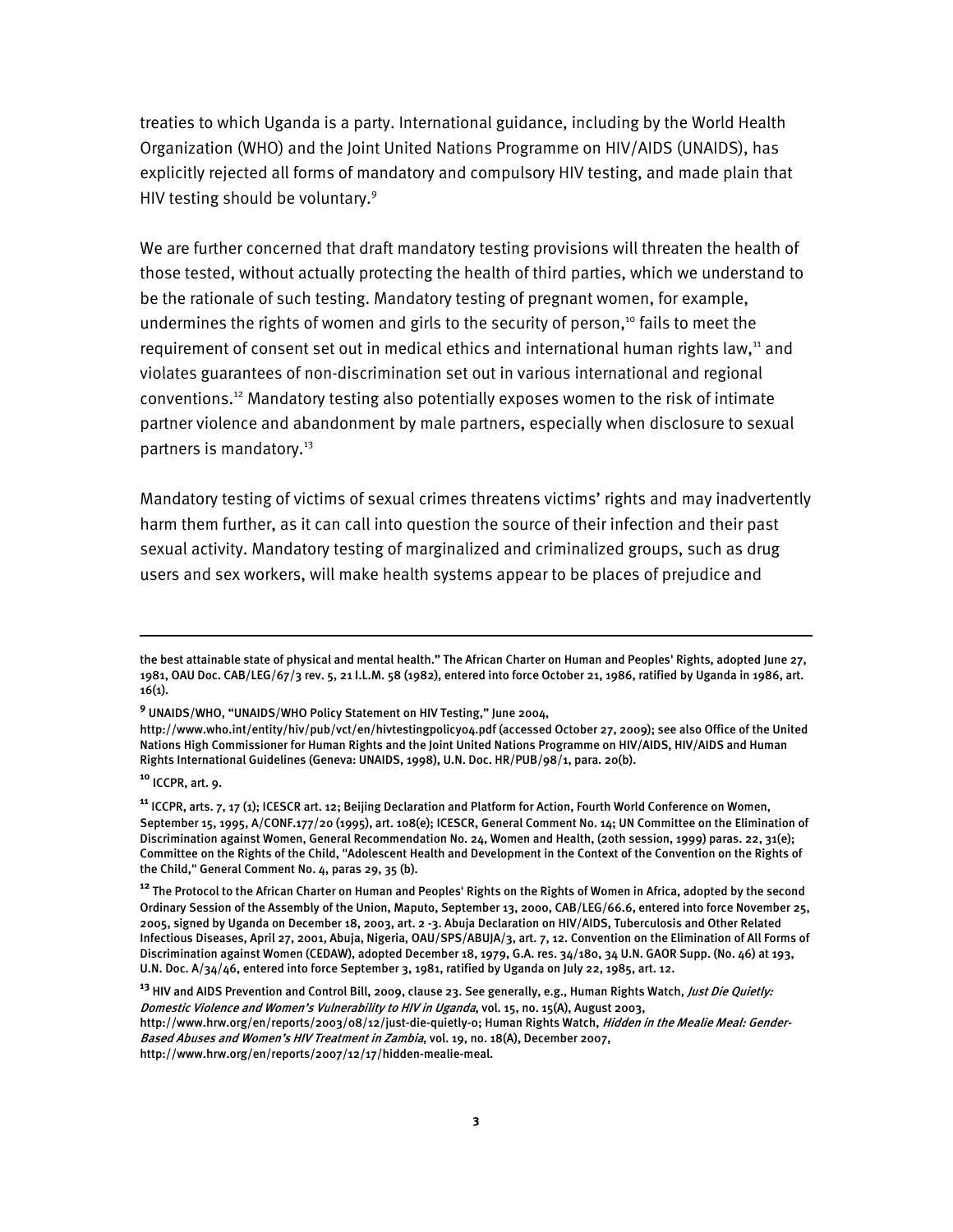discrimination, rather than of treatment and care. Mandatory testing increases the stigma of such groups and creates major barriers to treatment.

Mandatory testing of persons charged with sexual offenses could actually undermine a rape survivor's ability to make informed decisions about their health by providing misinformation about the alleged offender's HIV status. A negative test, for example, does not conclusively establish that the person who committed the assault does not have HIV. Some alleged offenders might be tested during the "window period," when an HIV test does not detect infection because HIV antibodies are not yet present. A negative test could also be misleading if an alleged offender is not the actual perpetrator of the assault.

In either case, a survivor might be inclined not to obtain HIV post-exposure prophylaxis (PEP) because of a false negative HIV test of the accused. Many alleged offenders are not apprehended within the time period during which PEP needs to be initiated to be effective, which would make the information about HIV status irrelevant in preventing the infection of the victim. Mandatory testing of criminal suspects has no appropriate forensic purpose.

The draft law provides that consent is not necessary for testing when it is "unreasonably withheld" or "in an emergency due to grave medical or psychiatric condition and the medical practitioner reasonably believes that such a test is clinically necessary or desirable in the interest of that person."<sup>14</sup> Human Rights Watch is concerned that this provision is overly broad, and it risks unjustifiably infringing upon privacy rights. HIV infection is not a health emergency, nor does emergency treatment currently exist. Thus, there is no need for HIV testing to occur on an emergency basis. Provision for diagnostic HIV testing in circumstances where an individual is unable to give consent is made elsewhere in the bill. $15$ 

• Human Rights Watch recommends that provisions for mandatory and routine testing be struck from the text of the bill and that provisions on testing specifically require confidentiality, counseling, and consent.

# *Insufficient Protections Relating to Testing of Children*

Human Rights Watch is concerned that the proposed law contains insufficient protections relating to the testing of children. The bill states that the parent, guardian, or caretaker of a

ֺ

**<sup>14</sup>** HIV and AIDS Prevention and Control Bill, 2009, clause 12.

**<sup>15</sup>** Ibid., clause 11.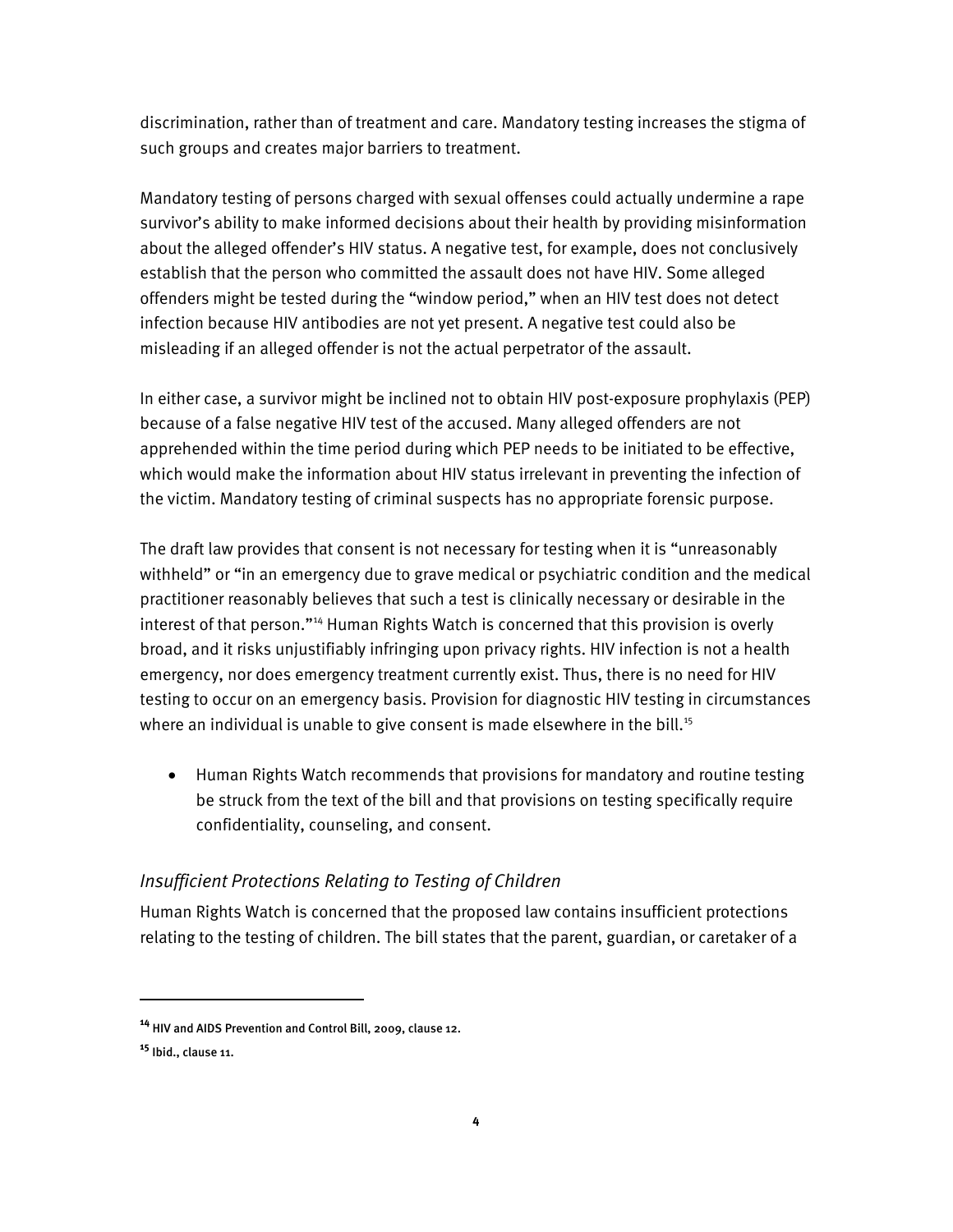minor, defined as a child below the age of 12 years, $16$  can provide informed consent to testing on his or her behalf, $17$  and that HIV test results may be disclosed to the minor's parent or guardian.<sup>18</sup> We are concerned, however, that the bill does not specify how children can access HIV testing, and thereafter treatment, care, and support. If this omission is not addressed children who do not live with parents or guardians will be exposed to violations of their rights to health, access to information, and non-discrimination. The proposed law should state that children above the age of 12 years are permitted to consent to an HIV test, without parental consent, if they are mature enough to understand the consequences of such a decision. This provision may be of particular importance for girls who have been sexually assaulted and who will need to undergo an HIV test prior to commencing HIV postexposure prophylaxis. In such instances, and in the case of girls under the age of 12, it is important that appropriate additional counseling and support be provided.

• Human Rights Watch recommends that the bill specify how children, mature enough to understand the consequences, can access testing, treatment, and support.

## 2. Mandatory Notification and Disclosure

The bill recognizes and supports the right to medical confidentiality of people living with HIV and AIDS, an approach that is consistent with international norms and standards. Human Rights Watch is concerned, however, that several exceptions to confidentiality outlined in clause 21, as well as provisions mandating disclosure of HIV status to sexual partners, are overly broad and might violate the privacy and confidentiality rights of people living with HIV. The bill might also may be interpreted in a manner that could put people living with HIV and AIDS at risk of discrimination, violence, and other abuses in violation of their human rights.

The draft law requires that persons who are aware of their HIV-positive status inform their sexual partners that they are HIV-positive, and punishes failure to do so by a fine or imprisonment.<sup>19</sup>

I

**<sup>16</sup>** Ibid., clause 2.

**<sup>17</sup>** "A person incapable of giving informed consent may be tested for HIV and the test results may be identified with that person, if his or her parent, guardian, caretaker or agent gives informed consent after discussion of the implications of the test with a medical practitioner or other qualified officer during pre-test counseling." Ibid., clause 11(1).

**<sup>18</sup>** Ibid., clause 19.

**<sup>19</sup>** "A person who fails or refuses to take reasonable steps and precaution to protect him or herself and others from HIV transmissions as provided under subsection  $(3)$  commits an offence." Ibid., clause  $3(4)$ .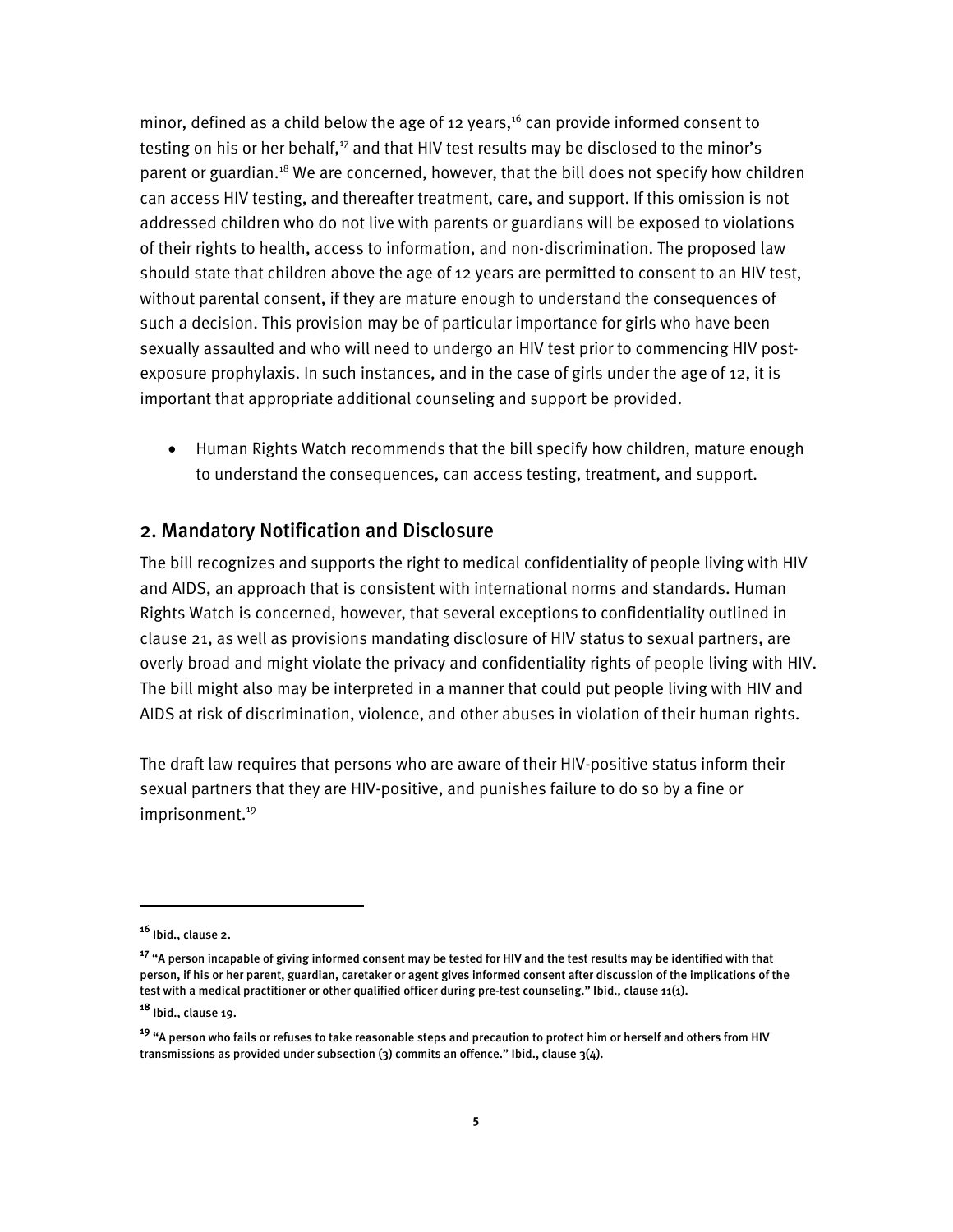The bill also permits disclosure of HIV status without consent in several circumstances. These include, first, when, "in the opinion of the medical practitioner, [the HIV-positive person] poses a clear and present danger" to a person with whom he or she is "in close and continuous contact including but not limited to a sexual partner;"<sup>20</sup> and second, when a medical practitioner or other qualified officer who carried out an HIV test "reasonably believes" that the HIV-positive person poses a risk of HIV transmission to the partner, and has been given "reasonable opportunity" to inform their partners of their HIV-positive status, but has failed to do so.<sup>21</sup>

Such a provision permitting disclosure of HIV status without consent contravenes international human rights standards, which require states to ensure the confidentiality of medical information, meaning that a person's medical condition may not be arbitrarily disclosed to third persons without the specific consent of the individual concerned. The International Covenant on Civil and Political Rights (ICCPR) guarantees individuals a right to privacy.<sup>22</sup> The Committee on Economic, Social and Cultural Rights has stated that health facilities must uphold patients' confidentiality in health matters.<sup>23</sup> The International Guidelines on HIV/AIDS and Human Rights recommend voluntary partner notification and set a narrow set of circumstances under which health care provider disclosure is permissible.<sup>24</sup> Forced disclosure to male sexual partners could expose women to violence and other abuses. Forced disclosure could also deter individuals from getting tested. The bill fails to

 $\overline{a}$ 

**<sup>20</sup>** "Notwithstanding section 19 a person may disclose information concerning the result of an HIV test or related medical assessments of a person tested, under the following circumstances . . . (f) [to] any other person with whom an HIV infected person is in close and continuous contact including but not limited to a sexual partner, if the nature of contact, in the opinion of the medial [sic] practitioner, poses a clear and present danger of HIV transmission to that person." Ibid., clause 21(2)(f) [sic] .

**<sup>21</sup>** "A medical practitioner or other qualified officer who carries out an HIV test may notify the sexual partner(s) of the person tested where he or she reasonably believes that the HIV positive person poses a risk of HIV transmission to the partner and the person has been given reasonable opportunity to inform their partner(s) of their HIV positive status and has failed to do so." Ibid., clause 23(1).

**<sup>22</sup>** Art. 17(1) of the ICCPR states, "No one shall be subjected to arbitrary or unlawful interference with his privacy, family, home or correspondence, nor to unlawful attacks on his honour and reputation." In his authoritative CCPR Commentary, Manfred Nowak states that "regardless of its lawfulness, arbitrary interference contains elements of injustice, unpredictability and unreasonableness." Manfred Nowak, CCPR Commentary: U.N. Covenant on Civil and Political Rights (Kehl: N.P. Engel, 2<sup>nd</sup> ed. 2005), p. 383.

**<sup>23</sup>** The Committee on Economic, Social and Cultural Rights has stated in General Comment 14, para. 12(c), that "[a]ll health facilities, goods and services must be respectful of medical ethics and culturally appropriate, i.e. respectful of the culture of individuals, minorities, peoples and communities, sensitive to gender and life-cycle requirements, as well as being designed to respect confidentiality and improve the health status of those concerned."

**<sup>24</sup>** "(i) The HIV-positive person in question has been thoroughly counselled; (ii) Counselling of the HIV-positive person has failed to achieve appropriate behavioural changes; (iii) The HIV-positive person has refused to notify, or consent to the notification of his/her partner(s); (iv) A real risk of HIV transmission to the partner(s) exists; (v) The HIV-positive person is given reasonable advance notice; (vi) The identity of the HIV-positive person is concealed from the partner(s), if this is possible in practice; and (vii) Follow-up is provided to ensure support to those involved, as necessary." Office of the United Nations High Commissioner for Human Rights and the Joint United Nations Programme on HIV/AIDS, HIV/AIDS and Human Rights International Guidelines (Geneva: UNAIDS, 1998), U.N. Doc. HR/PUB/98/1, para. 3(g).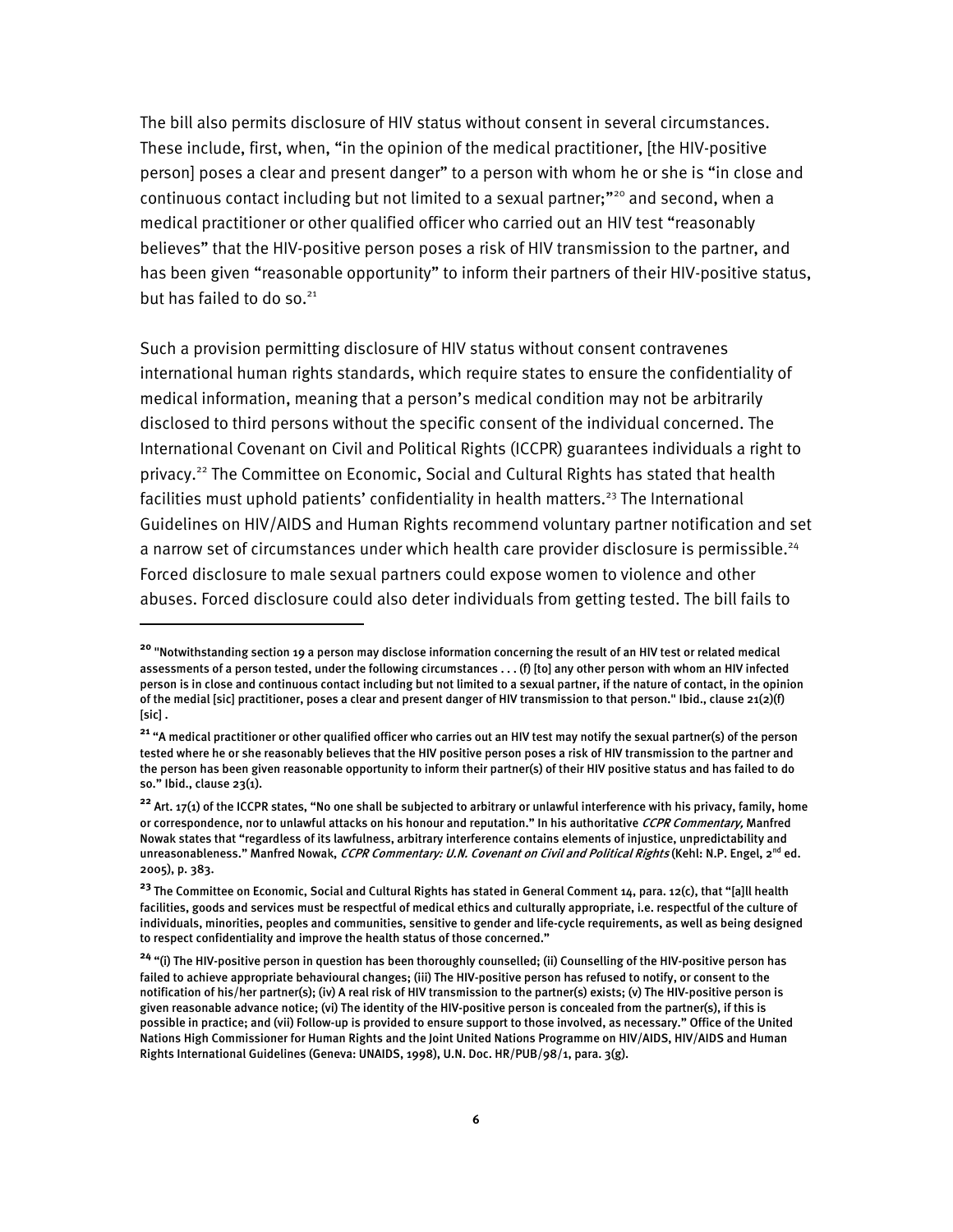specify which officers are qualified to make these disclosures. Human Rights Watch is concerned about what procedures or safeguards will be put in place to prevent unlawful disclosure. The provision also fails to define "reasonable opportunity," a term that grants overly broad discretion to medical practitioners and "other qualified officers."

The bill provides that there may be exceptions to confidentiality if "any other person with whom an HIV infected person is in close and continuous contact including but not limited to a sexual partner, if the nature of contact, in the opinion of the medical practitioner, poses a clear and present danger of HIV transmission to that person."<sup>25</sup> This text, as currently drafted, allows medical practitioners to disclose a patient's status to not only sexual partners, but also to an ill-defined class of others. We urge the deletion of this clause, as disclosure to third parties is a violation of privacy and confidentiality rights of people living with HIV.

Government policy should encourage couples-based counseling and voluntary testing.

• Human Rights Watch recommends deleting references in the bill to mandated compulsory disclosure.

### 3. Criminalization of Transmission

The bill criminalizes the intentional transmission of HIV to another person.<sup>26</sup> Human Rights Watch recognizes the potential role of prohibitions on harmful practices that intentionally expose individuals to the risk of HIV infection, but such statutes are unnecessarily duplicative of existing provisions in the Ugandan penal code and are contrary to international guidelines on HIV/AIDS and human rights.<sup>27</sup> Because the transmission must be willful and intentional—making ignorance of one's status an effective defense for the required state of mind—the criminalization of transmission can act as a deterrent for individuals to seek testing. It is difficult, if not impossible, to establish in court who between

I

**<sup>25</sup>** HIV and AIDS Prevention and Control Bill, 2009, clause 21.

**<sup>26</sup>** "Any person who willfully and intentionally transmits HIV to another person commits an offence, and upon conviction shall be liable to life imprisonment." Ibid., clause 40(1).

**<sup>27</sup>** Penal Code Act (Cap. 120) of Uganda, adopted on June 15, 1950. The International Guidelines on HIV/AIDS and Human Rights recommend that "Criminal and/or public health legislation should not include specific offences against the deliberate and intentional transmission of HIV but rather should apply general criminal offences to these exceptional cases. Such application should ensure that the elements of foreseeability, intent, causality and consent are clearly and legally established to support a guilty verdict and harsher penalties." International Guidelines on HIV/AIDS and Human Rights, guideline 4. "There are no data indicating that the broad application of criminal law to HIV transmission will achieve either criminal justice or prevent HIV transmission. Rather, such application risks undermining public health and human rights." UNDP and UNAIDS, Criminalization of HIV Transmission, http://data.unaids.org/pub/BaseDocument/2008/20080731\_jc1513\_policy\_criminalization\_en.pdf.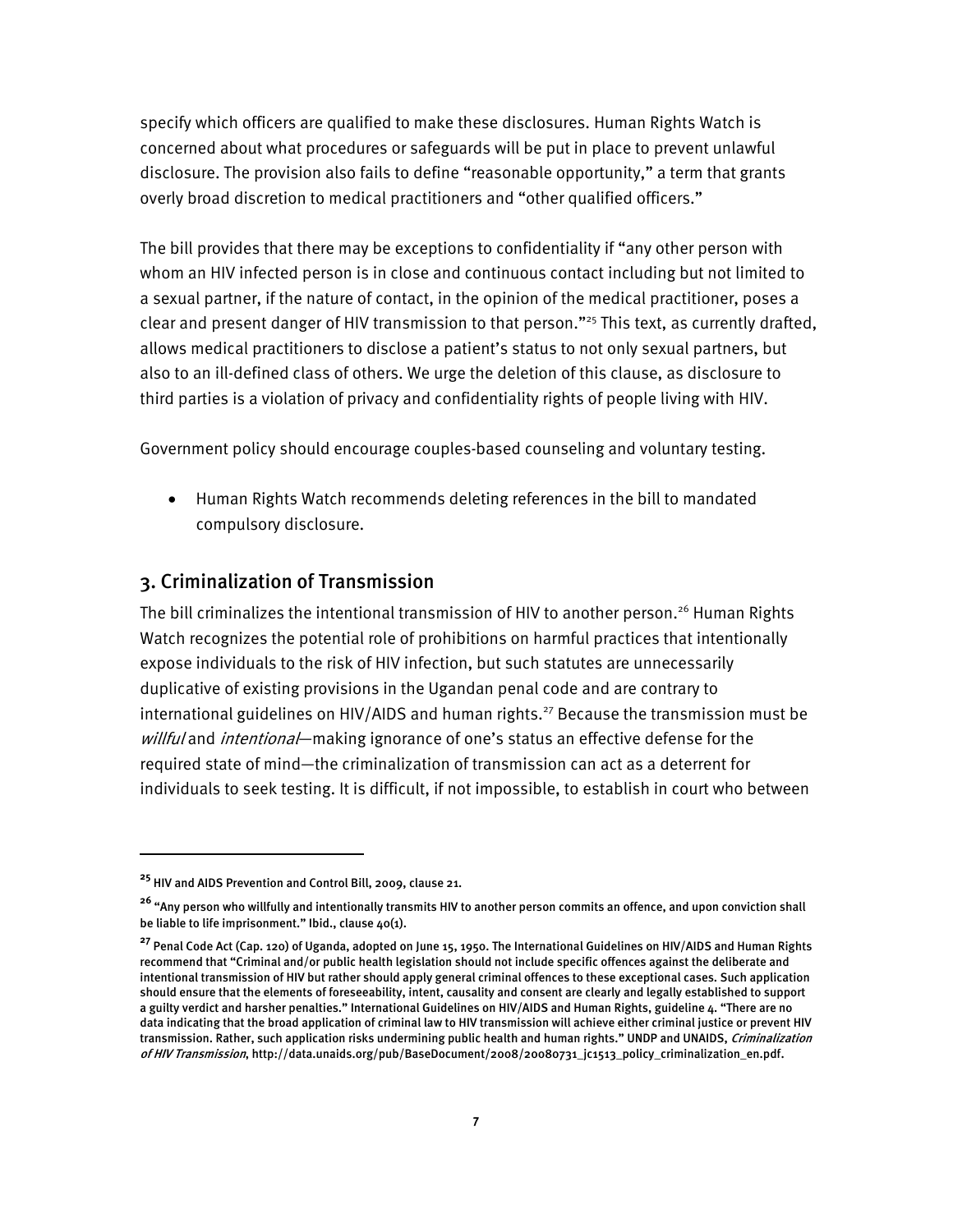two partners was infected first or who caused transmission, limiting the feasibility of prosecution.28

Further, such statutes may deflect attention from measures that are more urgently needed to combat the epidemic: effective prevention, protection against discrimination, reduced stigma, greater access to testing, and treatment.<sup>29</sup> Such laws demonize individuals who have HIV, exacerbating existing stigma around the illness.<sup>30</sup> They also frequently disparately criminalize women, who, as a result of pregnancy-related medical care, form the majority of those who know their HIV status, thus exposing them to the risk of criminal prosecution.

Further, the exemption of criminal liability for mother-to-child transmission, as currently written, applies to transmission of the virus before or during the birth of the child.<sup>31</sup> If there is any reference to criminalization in the final bill, exemption needs also to include the time period after birth.

• Human Rights Watch recommends deleting provisions in the bill on the criminalization of transmission.

# 4. Criminalization of Discrimination, Breach of Confidentiality, Failure to Observe Instructions on Prevention and Treatment, Breaching Safe Practice, Obstruction, and Making Misleading Statements

Although Human Rights Watch welcomes the commitment to human rights protection expressed in clauses on discrimination and breach of confidentiality in the bill, we have some concerns about the manner in which specific provisions are drafted and whether they will be effective in preventing discrimination against people living with HIV or wrongful disclosure of status. The current draft criminalizes "discriminatory acts and practices" against people living with HIV and "breaches [of] medical confidentiality" and imposes a

I

**<sup>28</sup>** See Scott Burris, et al., "Do Criminal Laws Influence HIV Risk Behavior? An Empirical Trial," Arizona State Law Journal, vol. 39, 2007, p. 467.

**<sup>29</sup>** See Edwin Cameron, Scott Burris, and Michaela Clayton, "HIV is a Virus, Not a Crime: Ten Reasons Against Criminal Statutes and Criminal Prosecutions," *Journal of the International AIDS Society*, vol. 11 no. 7, 2008, http://www.jiasociety.org/content/11/1/7 (accessed October 28, 2009).

**<sup>30</sup>** There is no evidence that using the criminal law to respond to HIV is effective in protecting public health, and some evidence that it may in fact cause harm. See, e.g., Scott Burris, et al., "Do Criminal Laws Influence HIV Risk Behavior? An Empirical Trial," Arizona State Law Journal, vol. 39, 2007, p. 467.

**<sup>31</sup>** HIV and AIDS Prevention and Control Bill, 2009, clause 46.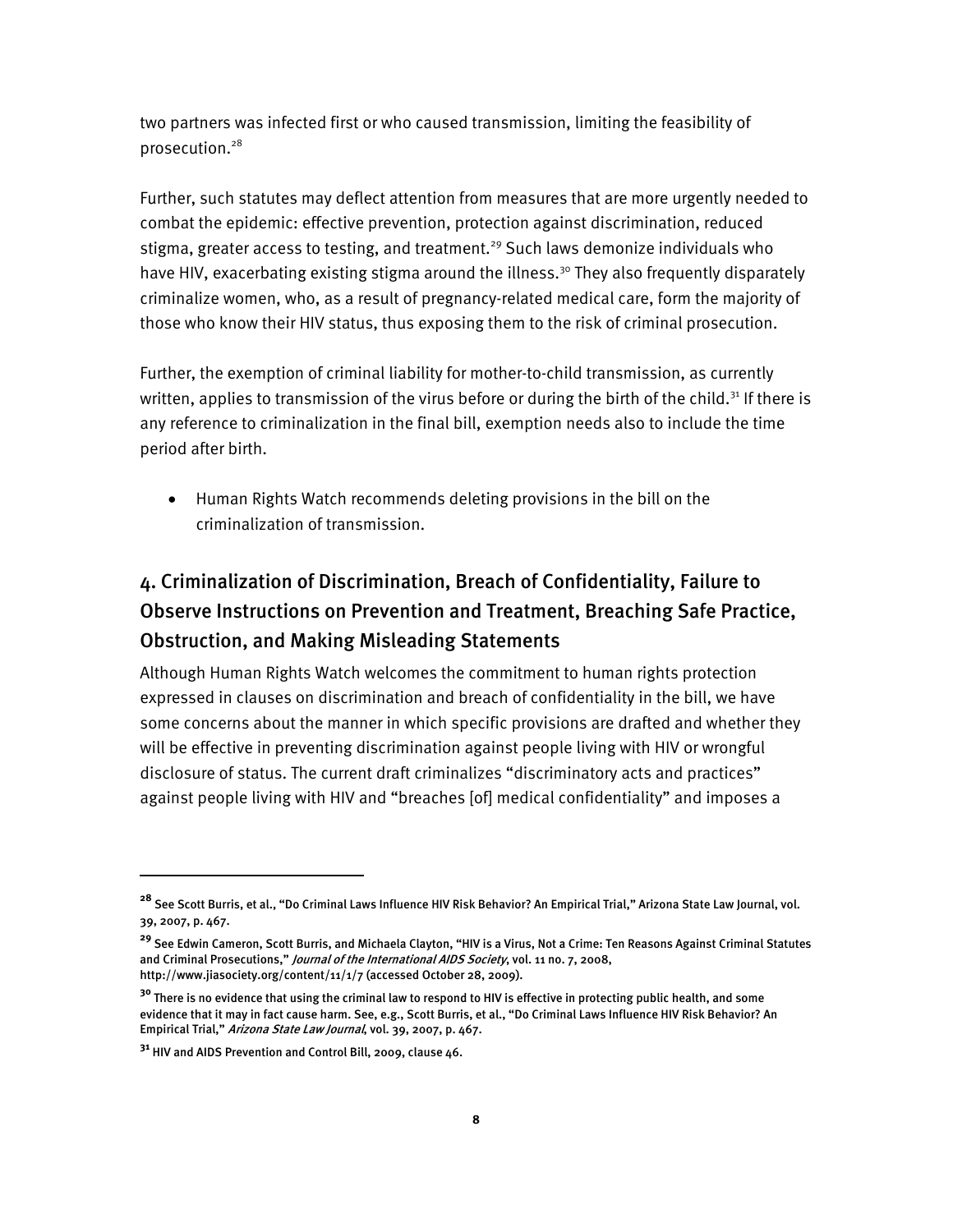lengthy prison term or a substantial fine for this conduct.<sup>32</sup> It is inappropriate to criminalize all conduct that could potentially be labeled as discriminatory or as breaches of confidentiality. Civil remedies are a more appropriate form of redress in such cases.

The bill states that a person who is aware that he or she is HIV-positive and fails to "observe instructions on prevention and treatment" commits a criminal offense.<sup>33</sup> Such a provision is overly broad and violates the fundamental rights of individuals to make choices concerning their own health. For example, under the wording of the draft law, a patient who forgets to take a dose of medication could be found criminally liable. The Human Rights Committee, the international expert body that monitors state compliance with the ICCPR, has said that protecting the physical and mental integrity of the individual includes protecting persons from participation in medical or scientific experiments without their free consent $34$ —the above provision could be wrongfully used to prosecute individuals who wish to abstain from participating in certain experimental treatment or therapies.

The bill also criminalizes any willful breach of "any provision relating to safe procedures."35 It is unclear what constitutes "safe procedures," as the term is undefined. The bill states that a person "who obstructs or prevents any activity related to implementation of this Act in any manner commits an offence."<sup>36</sup> This provision is also overly broad. Finally, the bill criminalizes "misleading statements or information regarding curing, preventing or controlling HIV."37 While greater regulation of unsubstantiated claims of AIDS cures is needed,<sup>38</sup> this provision, could also be used, for example, to prosecute scientists reporting about the AIDS vaccine trial publicized in September 2009, whose results some scientists have subsequently disputed.<sup>39</sup> Other public assertions lacking wide scientific consensus,

**<sup>36</sup>** Ibid., clause 43.

ֺ

**<sup>37</sup>** Ibid., clause 44.

**<sup>32</sup>** A person convicted under clause 39 for discriminatory acts faces imprisonment for up to five years or a fine of 400,000 Uganda shillings (US\$200). A person convicted under clause 41 for breach of confidentiality faces at least six months of imprisonment and/or a fine of 1 million Uganda shillings (US\$500).

**<sup>33</sup>** HIV and AIDS Prevention and Control Bill, 2009, clause 3.

**<sup>34</sup>** See Human Rights Committee, General Comment 20, Article 7 (Forty-fourth session, 1992), Compilation of General Comments and General Recommendations Adopted by Human Rights Treaty Bodies, U.N. Doc. HRI/GEN/1/Rev.1 at 30 (1994), para. 7.

**<sup>35</sup>** HIV and AIDS Prevention and Control Bill, 2009, clause 42.

**<sup>38</sup>** Joseph Amon, "Dangerous Medicines: Unproven AIDS Cures and Counterfeit Antiretroviral Drugs," Globalization and Health, vol. 4, no. 5, http://www.globalizationandhealth.com/content/4/1/5 (accessed October 28, 2009).

**<sup>39</sup>** Donald G. McNeil, "Success of AIDS Vaccine Trial Is at Issue," New York Times, October 10, 2009, http://www.nytimes.com/2009/10/11/health/research/11hiv.html (reporting that two published accounts citing anonymous AIDS researchers who were given confidential briefings about the trial results indicate that the vaccine is not 31 percent effective but rather only 26 percent) (accessed October 13, 2009).